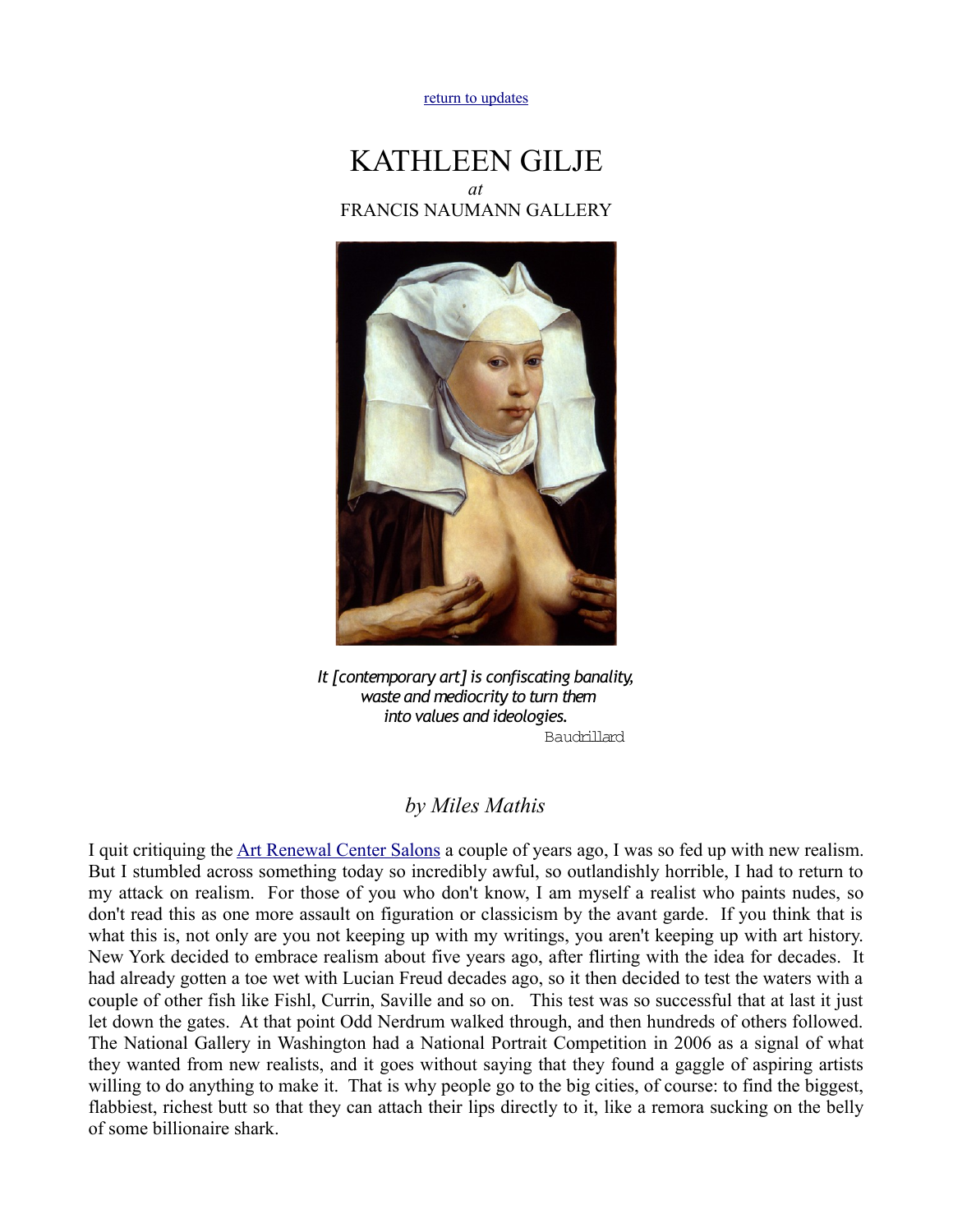

As it happens, this was my introduction to Kathleen Gilje, since I singled her out in [my review of the](http://mileswmathis.com/ng.html) [National Portrait Competition.](http://mileswmathis.com/ng.html) At that time, she had the surpassingly sycophantic and obsequious idea of painting a series of portraits of critics and curators. Her entry was a portrait of Robert Rosenblum, the curator at the Guggenheim, with his head pasted on Gilje's copy of Ingres' Marquis de Pastoret. So the portrait was two bad ideas in one: 1) suck up to an overbearing and tasteless curator, 2) suck up to said curator while bastardizing and thoroughly defiling a great work of art. Of course Rosenblum, being tasteless, found nothing wrong with that. These critics and curators don't love art. They actually hate art, as they have made clear by all their actions in the past century. So the fact that Ingres' portrait was defaced with his own face seemed to him just as it should be.

These curators do things like this all the time. In 2003, the curator of the Tate Britain allowed a contemporary "artist" to wrap Rodin's *The Kiss* in string. It was good there was [a public outcry,](http://mileswmathis.com/le.html) or the next thing we would have seen would have been Millais' *Ophelia* tagged by a graffiti artist, or the *Rokeby Venus* slashed in a period recreation of feminism\*\*. In 2004, Constable's *The Haywain* was cut into a mosaic and transported from various parts of England to London, where it was put back together in front of a screaming mob. The fact that it was not the actual painting that was cut up does not make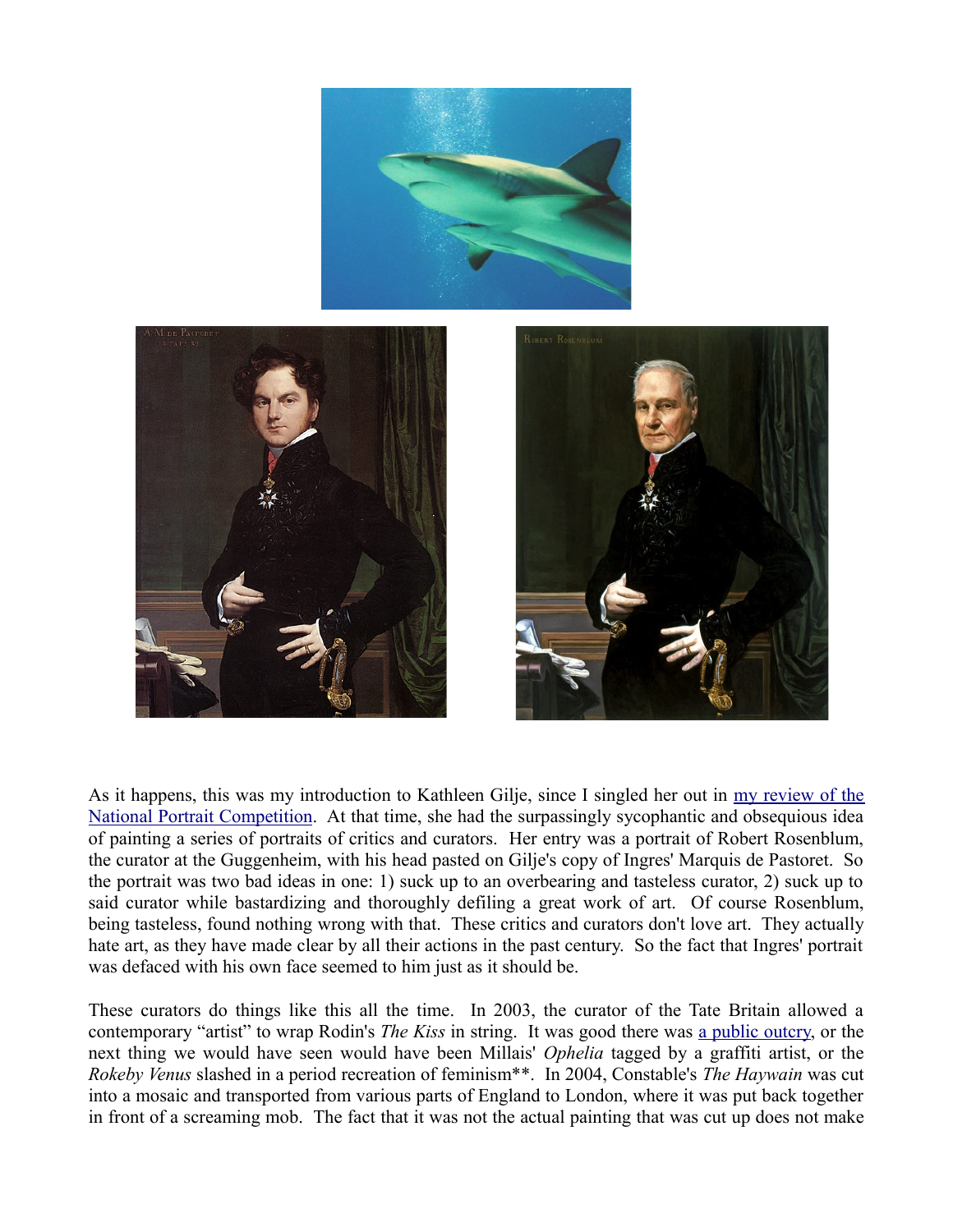this less vulgar. My point being that contemporary critics, curators, and other administrators of art actually care nothing for art. They only care about spectacle, and this portrait of Rosenblum as Pastoret is just another very clear example of that. Gilje could have stolen into the Art Institute in the dead of night and painted Rosenblum's head on Ingres' actual painting: Rosenblum would only have chuckled and preened. He would have said to himself, "*That* is the true sign of the power of the curator over the artist! If I had told her I would give her a show if she *ate* Ingres' painting, including the frame, she would have done it."

You would have thought that Gilje had scraped the bottom of the barrel of vulgarity, transparent toadyism, and artistic miscalculation with that, but no. She was back in 2009 at the same gallery with an even worse idea: take some great historical portraits of women and "restore" them. You see, she had worked for a while in restoration at New York University, so this is what she knew. But she didn't want to work in the conservation department, doing necessary work. She wanted to be an *artiste*. Since she had no ideas for paintings of her own, she thought, "Why not piss on other people's paintings? They are dead and can't stop me. The avant garde have already proved that 'quoting' and 'sampling' are a goldmine, and are protected by the courts, so this will be seen as progressive." As, of course, will shallow politicization and nodding to culture as a sign of relevance.





With this in mind, she "restored" Petrus Christus' portrait above by adding multiple piercings in ear, brow, nose, and lip. Wow, that is exceedingly clever, as you see. This is what Gilje herself has to say about it:

Marring her appearance in this way is a shock to the viewer. It is incongruous and causes us to reexamine our contemporary view of 'beauty'. It moves the impression of a regal, 16th century figure into the realm of contemporary punk culture. The 'restoration' is subtle, but profound in its impact.\*

No, it doesn't, and isn't. It causes any sensible person to re-examine contemporary levels of how low an artist will stoop to get into a gallery, how low a gallery will stoop to be part of the game, and low a writer will stoop to get an article in print. Moving a regal portrait into the realm of punk would only be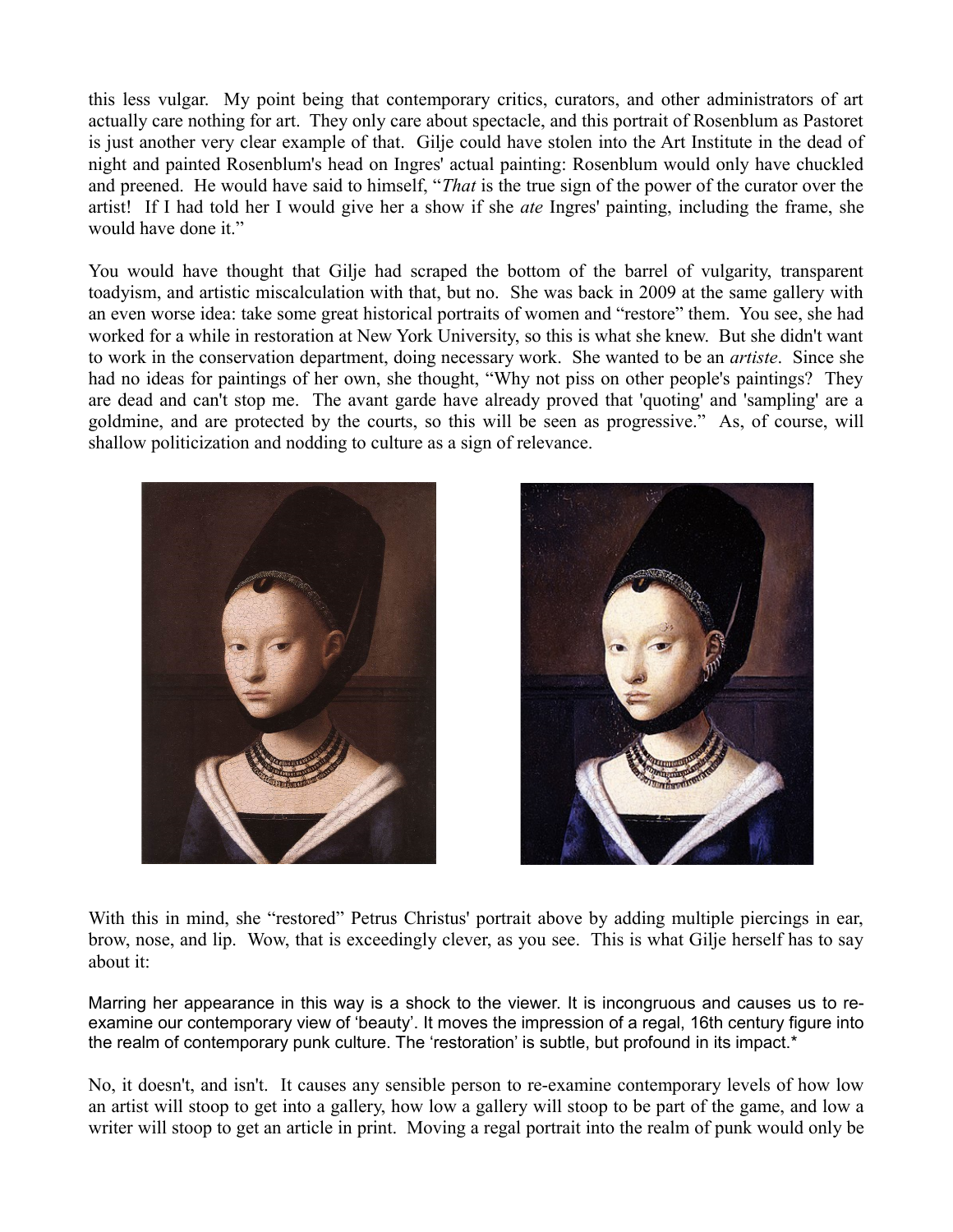interesting to punks, one would think, and what punks have money enough to buy paintings out of Manhattan galleries? But wait, we remember that the rich people in Manhattan have made their money in so many boring and dirty ways, they are desperate to look cool to eachother. Even being as cool as a punk is better than anything they have ever achieved or ever will achieve, with their expensive haircuts and sneakers and destressed jeans. They don't have the balls to wear their pants below their buttocks, so this is the best they can do. Won't the party guests be impressed by their verve and daring, buying such a painting and putting it in the living room, next to the big plastic cube and the 40-foot technicolor popsicle?



Forty eight of Gilje's "restorations" are affronts to Sargent. That's right, 48. The one above is a redo of his *The Countess of Rocksavage*. I will use it to sharpen my critique a bit. In all of Gilje's paintings, including the one of Rosenblum, the head looks pasted on the body. She is terrible at transitions. We see that again here, where the face isn't even lit like the body. The face has dark shadows to one side, but the body doesn't. And what happened to her skintone? It isn't even close. In Sargent's painting we have lovely alabaster skin lit by natural light; Gilje gives us skin heated up by modern lightbulbs. The lovely touchlights in the eyes are gone as well, so that where Sargent's lady sparkles, Gilje's looks dreary and almost stoned. There is much more dark under the eyes of the copy, and this also adds to this heavy, enervated effect. All lightness is gone. Gilje cuts the hands out, because, well, she doesn't have time for that, but why lop off the top of the head? She does that on all of them. Some bit of veiled aggression? Gilje also tries to mimic Sargent's bravura brushwork, but doesn't have the skill to do it. It is bad enough in the face, where we just get slop (look at the lid fold, oh my god!), but in the body we have a trainwreck. Gilje tries to stay loose in the wide open areas, like above the breasts, but when she gets near a line, she reverts to her old tight style. The arms are nothing like Sargent; they look more like Hockney with his lenses. Witness those elbows. One is a noodle and one is an amateur block-in. And what is the line under the right breast? The shadow is on the other side, so that must be a scar. Why would Gilje add a large chest scar to someone she was "empowering"? [More on that below.]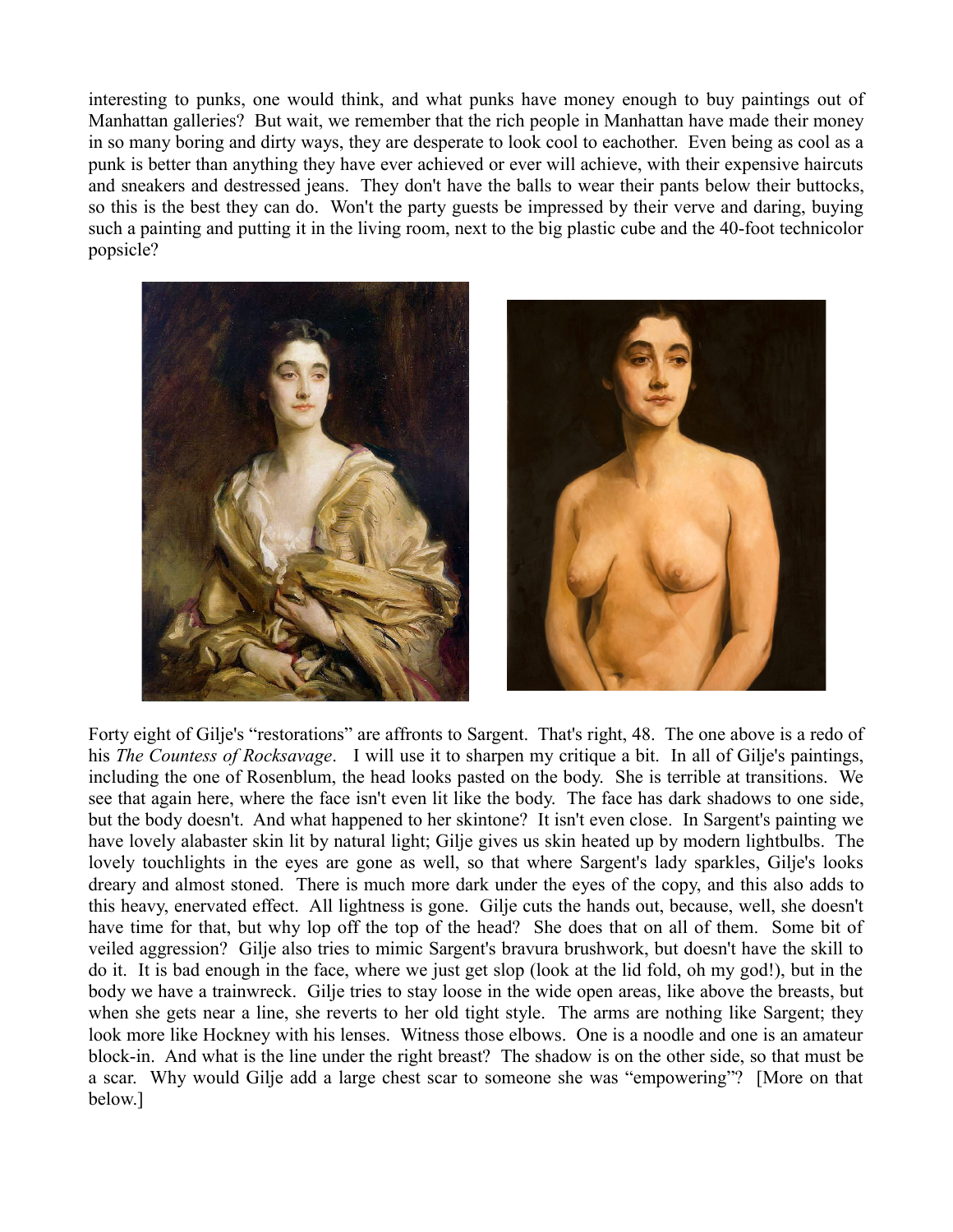All her Sargent redo's look like she was on a deadline. They are extremely lazy and rushed. Couldn't she find more than one nude model in all of Manhattan? In the three posted with the article\*, we find the same sagging breasts, flabby belly, and formless arms. Don't believe me? Look here,



Another disaster. The head is too big, the skintones are again ghastly, and the figure has been outlined. Why wouldn't she try to match those gorgeous skintones? Why wouldn't she just copy the lovely hands that are already there? And where did that green come from, Army Surplus? Gilje couldn't use Sargent's beige background with a nude, but did she have to give us this olive with way too much yellow? It just proves how lost Gilje is when she isn't copying or restoring. More evidence is the brushwork in the background, which is square on one side and jagged on the other. She should be told that if you are going to let brushstrokes show, you should let more than a couple show. Five or six chicken scratches is not bravura.

And there are worse ones than these. I post only a few thumbs from the gallery page:



In reviewing Gilje, I also have to review the writer of the piece I read\*, Richard Friswell, and the publisher, Artes Magazine. Friswell says,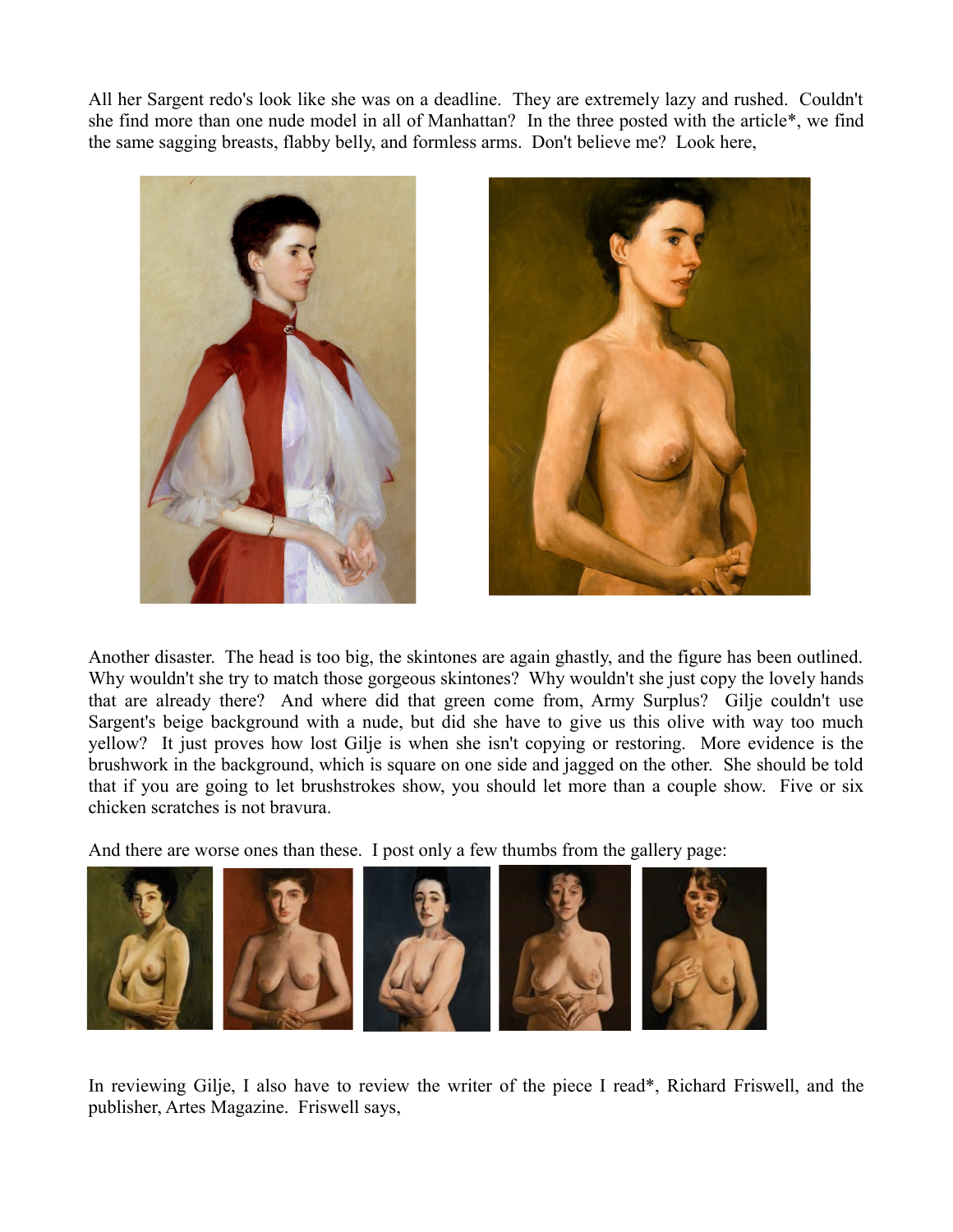Kathleen Gilje liberates many of these women of the past, empowering and enabling them in ways that both magnify and celebrate what they could have or did accomplish in their own time.

So showing your tits or getting pierced is now an accomplishment? C'mon, I'm a painter of nudes and a supporter of feminism, but even I don't buy it. To start with, you can't liberate dead women: they are dead. Unless Gilje or Friswell is also a voodoo re-animator, that clause is illogical. In the same way, you can't magnify or celebrate something they did *not* accomplish. And if they *did* accomplish it, they don't need to be empowered or enabled by Gilje and Friswell, do they? The presumption of both artist and writer is incredible. I bet neither one of them bothered to do any research on these women, to see who they really were. Perhaps they weren't in need of any restoration. Perhaps they could paint better than Gilje. Maybe they funded the suffragettes. Most likely they could write better than Friswell. He doesn't even know how to put together a sensible sentence. He is just trying to sell us something by stringing us along with platitudes and political correctness. Same for the magazine. The heading tells us that Artes is "passionate for fine art," but I see no evidence of that here. Anyone who was passionate for fine art wouldn't publish articles like this.

I had finished this article and was about to post it when my fiancée happened to take a look at Gilje's restorations. She saw some things I didn't. Not only did she point out that the crowns of the heads were cropped off, she noticed that the restorations actually looked much less empowered than the originals. And it has nothing to do with the nudity, it has to do with the way the poses have been subtly altered, with a shortening of the neck, an increased slouch, a yellowing of the skin, a stress added to the eyes and countenance, and a cropping of limbs and crown. She suggested that Gilje didn't make these women look worse just because she can't paint as well as Sargent. She made them look worse because she hates them as much as she hates Sargent. It should be clear by now that Gilje didn't choose Sargent because she wanted to create an homage. She chose Sargent because he is considered to be regressive, the last painter of aristocrats. As such, he and his sitters are fair game. "We can and should paint over their paintings, since they are outmoded and politically incorrect." That is the political reading, but the psychological reading is even grubbier. Those who can read the signs can see the veiled aggression. Gilje hates Sargent, not because he painted the rich (she does, too), but because he could paint better than she can. And he actually got paid well for painting the rich, while she has to paint these curators and critics for nothing. They didn't commission the series, she did it on speculation. Is that empowerment, for women or artists? No, it is prostration. As for her attitude toward her sisters of the past, it, too, is black in all ways. She's not empowering them. That is just misdirection. She never intended to empower them. With her lopping of their crowns, she is psychologically scalping them. Nor is she stripping their bodices off to empower them, she is doing it to try to shame them. If she had wanted to empower them, she would have made them look better nude, not worse. These women look ridiculous, and it isn't because they are nude. It is because of the way they are painted, cropped, and presented. This presentation was *not* an accident.

If I blame the writer and the magazine, I have to blame Francis Naumann as well. As it happens, he is also an easy target, leaving himself wide open for deconstruction and psychoanalysis, as we can see from his photo and his email moniker **LHOOQ@francisnaumann.com.**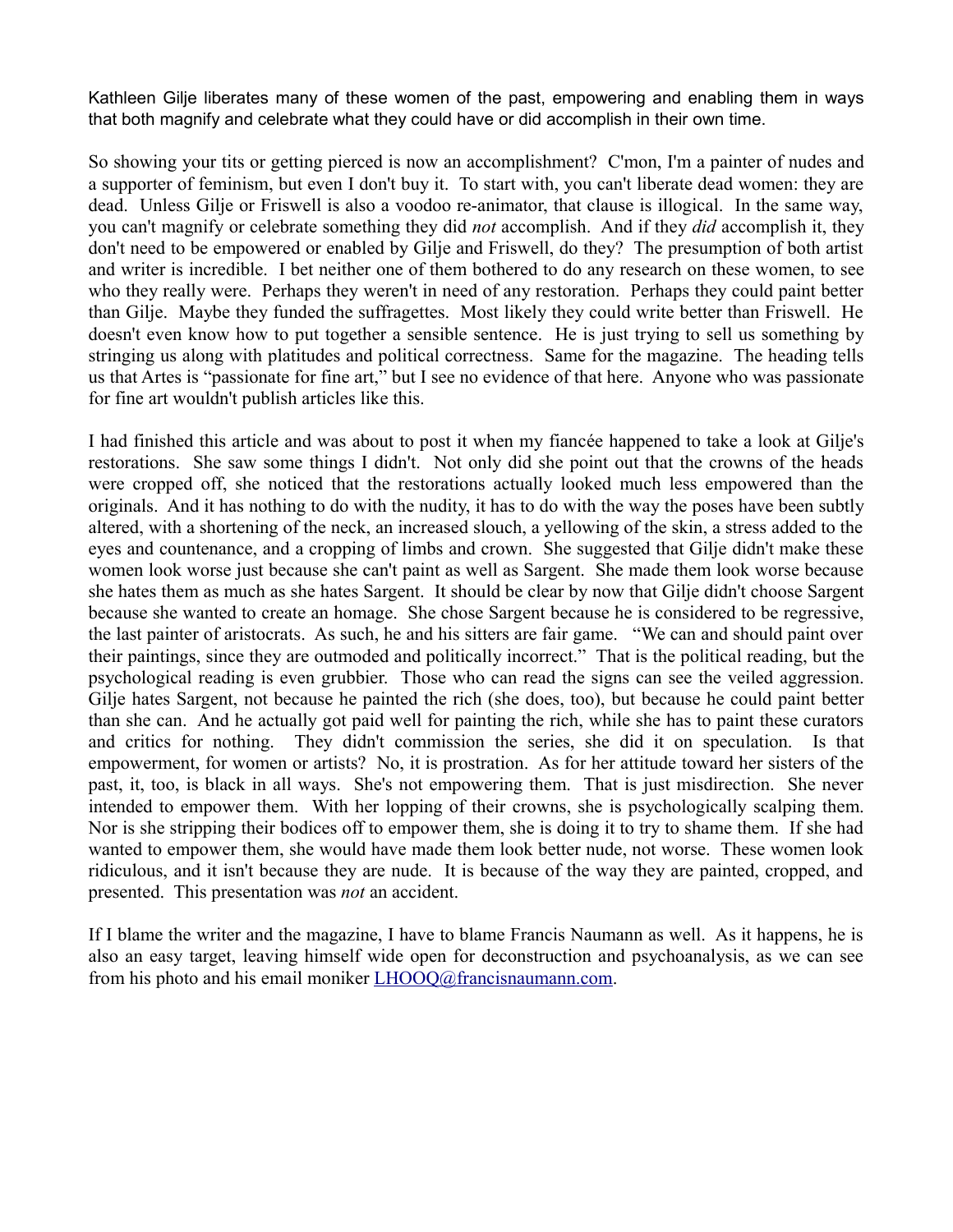

Notice that smug, overfed look, like a cat that just ate too much kibble. Also note that he is holding a chesspiece, looks like a queen. And LHOOQ means "She has a hot ass." Could be avant garde porn lingo, but I assume he is just telling us he loves Duchamp. Why is that important? Duchamp defaced the Mona Lisa by drawing a mustache on her and writing LHOOQ below her.



That is how much Naumann loves art. Naumann shows Duchamp and Picabia in his gallery, as well as realists like Gilje (but he only shows realists if they slather themselves in contemporary pseudopolitics, as we have seen, or deface works by greater artists, like his hero Duchamp did). Duchamp quit art early on to play chess all the time, and for some reason Naumann finds that compelling. He sells Duchamp's book on chess on his front page, just below a book called *The Visible Vagina*.



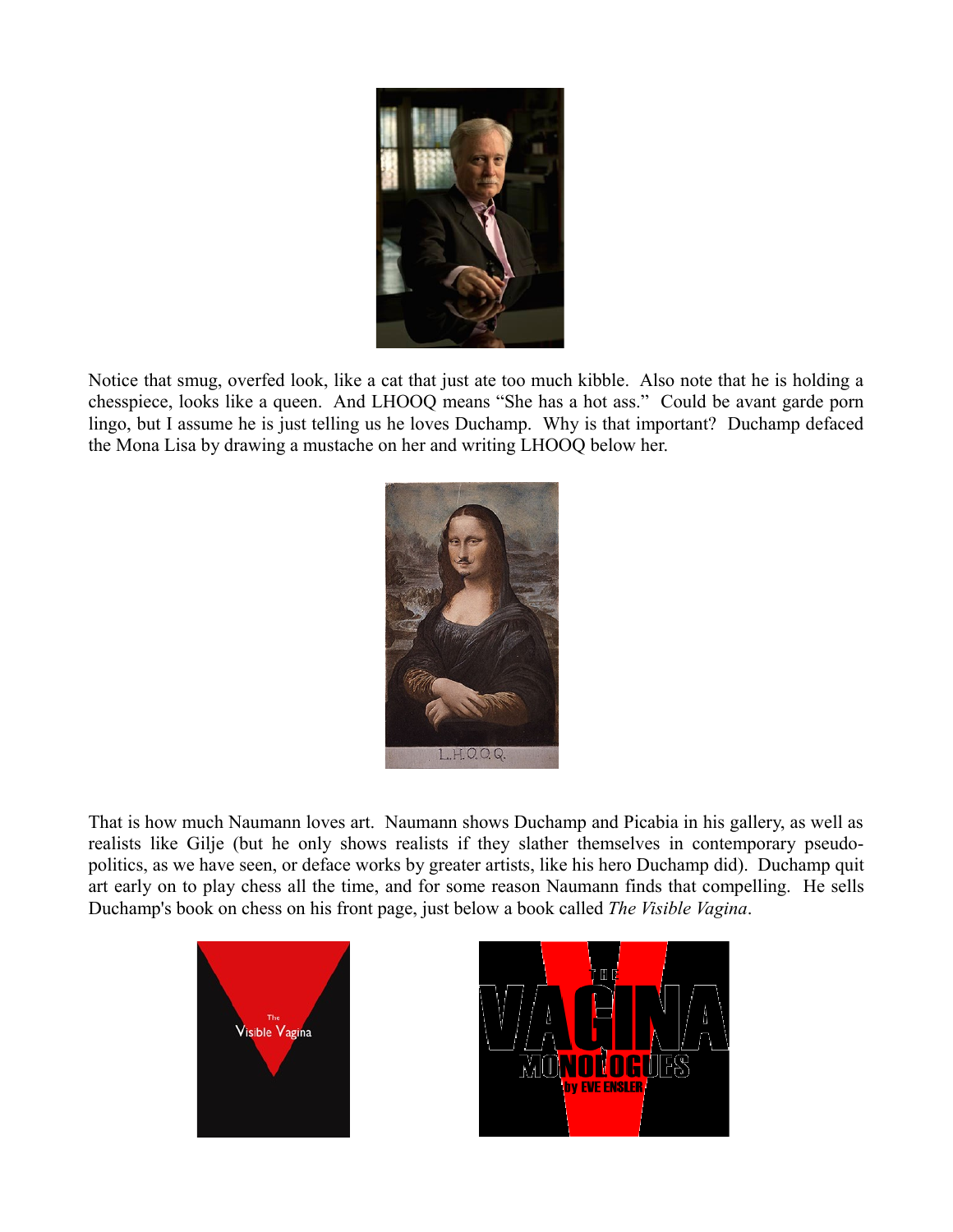This vagina book tells us that pictures of the vagina are "intended, in almost all cases, for the exclusive pleasure of men. The goal of this publication is to remove these prurient connotations, implicit even in works of art, ever since the pudendum was prudishly covered by a fig leaf." Since Naumann and a guy named David Nolan put the book and exhibition together, I guess we are supposed to think they got no "prurient pleasure" from it.

See, we once again have timid prudes trying to convince us they are progressive fence burners. Gilje, through Friswell, tells us that she is trying to empower these women, when what she is really doing is defacing them, in both meanings of that word. We are told that the nudity is an attempt to enable them, when what it really is is the attempt to shame and defile them. Her Sargent restorations are like her other restorations: defilement. Was Duchamp trying to empower either Leonardo or Mona Lisa by drawing a mustache on her? Of course not. Duchamp said it himself, he wanted to destroy the past. Gilje's piercings and strippings are like Duchamp's mustache, a purposeful marring. A destruction of the past, not because it was regressive, but because it contained levels of skill and beauty that he and she cannot match. But at least Duchamp was honest about his resentment. He didn't try to hide it behind pseudo-politics. If he attacked Leonardo or Michelangelo, he did it head on. Gilje defiles and then tries to tell you it is empowerment.

With Francis Naumann, we see the same attitude. For instance, I assume that most people will see his vagina book as progressive, but I just see it as sad. It is so transparent. A couple of guys trying to profit, in bed and out, from the Vagina Monologues phenomenon. I have no use for Eve Ensler, but Naumann and Nolan could have learned one thing from her, at least. That word "prurient" is the giveaway. No one who is really liberated, male or female, still thinks it is prurient to be interested in sex or genitals. If you want to have a look, have a look. It's just a little skin. That is one thing Ensler got right. I'll tell you a secret, Mr. Naumann. Women, *especially* liberated women, like to show you their naughty bits, and you don't have to pretend you don't want to look. Your problem is you are holed up in Manhattan with a bunch of frigid cunts, the kind that gravitate to the arts and just bitch and moan all day long about being liberated, because they aren't. It isn't society or men that are keeping them from being liberated, either, it is their own pent up and frustrated characters that are doing that. If you want to get laid by someone who isn't a headcase, who won't require you pretend you don't like squeezing her ass, Mr. Naumann, all you have to do is move out of the big city. There are plenty of intelligent and empowered women who weren't corrupted by women's studies classes at New York University or Columbia, and they may make a man out of you.

Some readers won't understand why I would include the gallery owner in this review, or why I would attack all these people so viciously, but these readers simply don't understand the damage that has been done to art by "administration" of this sort, over the past 12 decades or so. When people like this are in charge of what goes into the museums and galleries and what doesn't, we can only see a continued devolution. When we still see art, both realism and the avant garde, run by people who find Duchamp fascinating, we know we are in some semi-permanent hell, some feedback loop of smallness and *ressentiment*. When will it end? When will this horrible cycle of non-art end? It won't end until people get angry enough to end it. And it isn't neo-conservatives who should be cleansing art of these fakes and phonies, it is artists who should be doing it. All the Naumanns should be permanently drummed out of art, through sheer embarrassment. We can see right through you, Francis Naumann. We aren't impressed by your money or your gallery or your expensive dinner jacket or your vagina books or your chess pieces. Go home and play with your pawns!

These same readers also won't understand why I now go out of my way to avoid an academic style, instead using colorful language that some will consider to be raw. Just a few years ago I was so